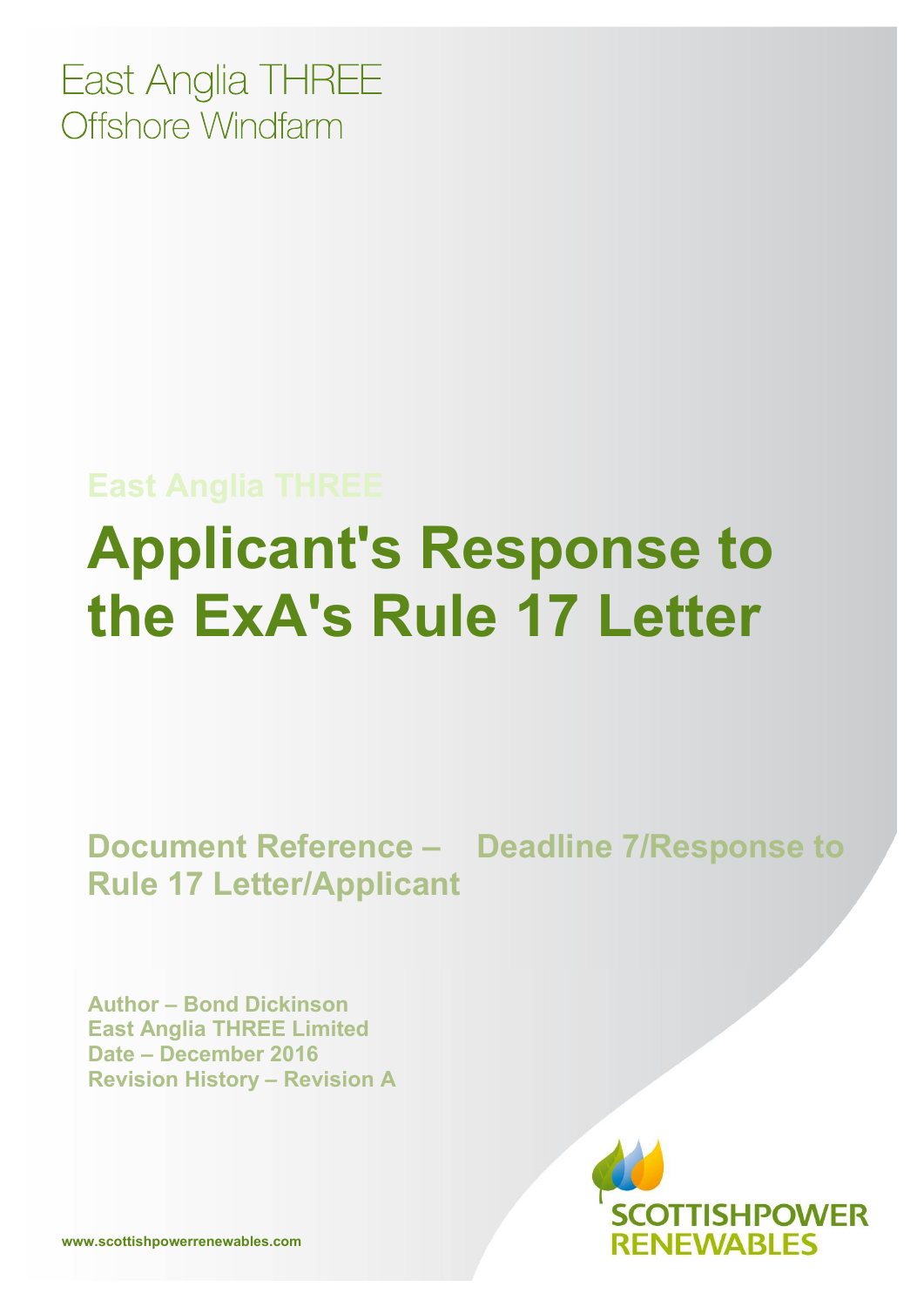## **Table of contents**

| 4            | <b>Introduction</b>                    | $\mathbf{3}$   |
|--------------|----------------------------------------|----------------|
| $\mathbf{2}$ | <b>Request for further information</b> | $\overline{4}$ |
| 3            | <b>ExA Consultation Draft DCO</b>      | 5              |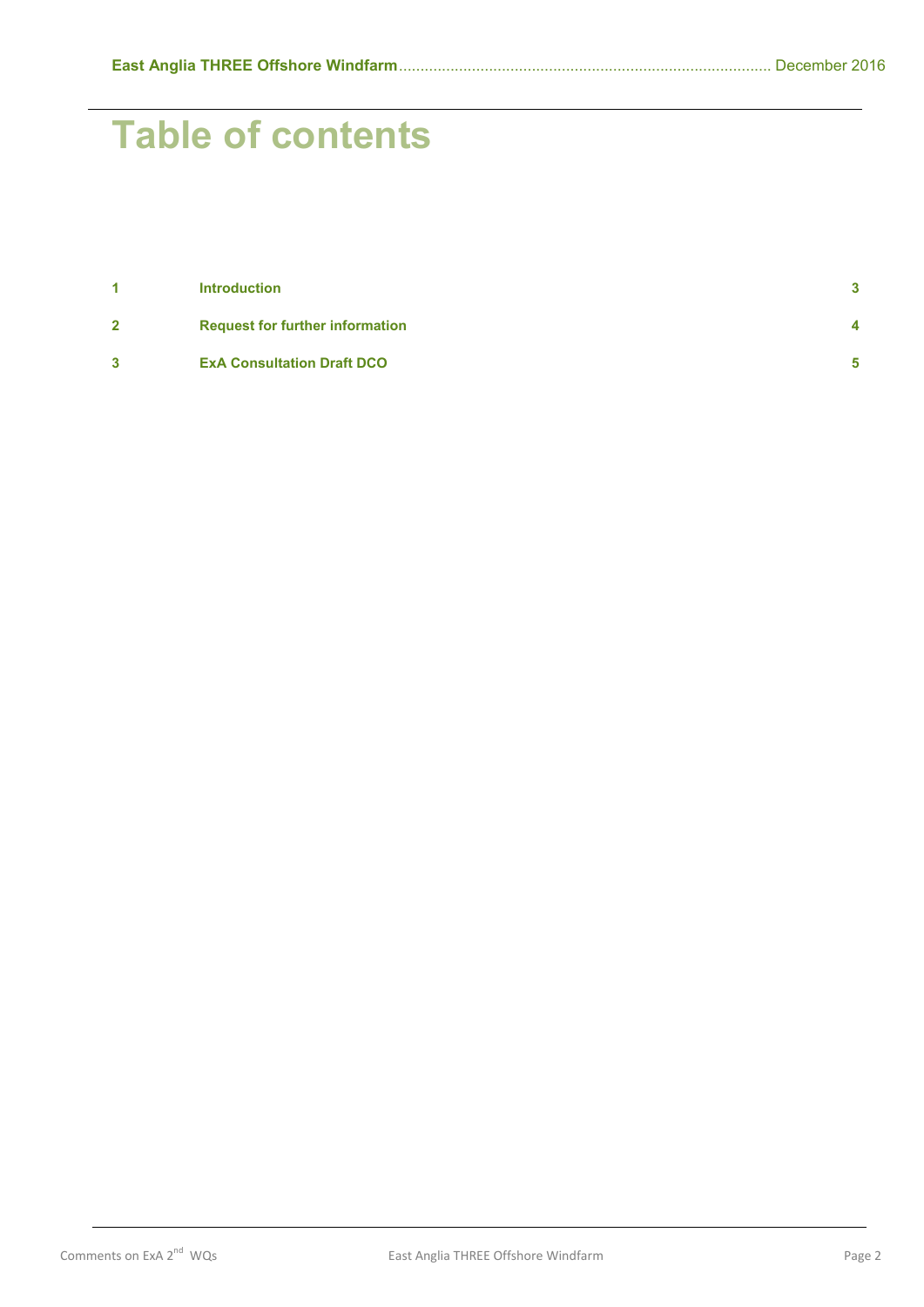### **1 Introduction**

1. This document contains the Applicant's response to the Examining Authority's (ExA) Rule 17 letter dated 17 November 2016 (Rule 17 Letter). It adopts a tabular format with the ExA's request for further information at table 1 followed by the Applicant's response to the ExA's signposting of questions at table 2.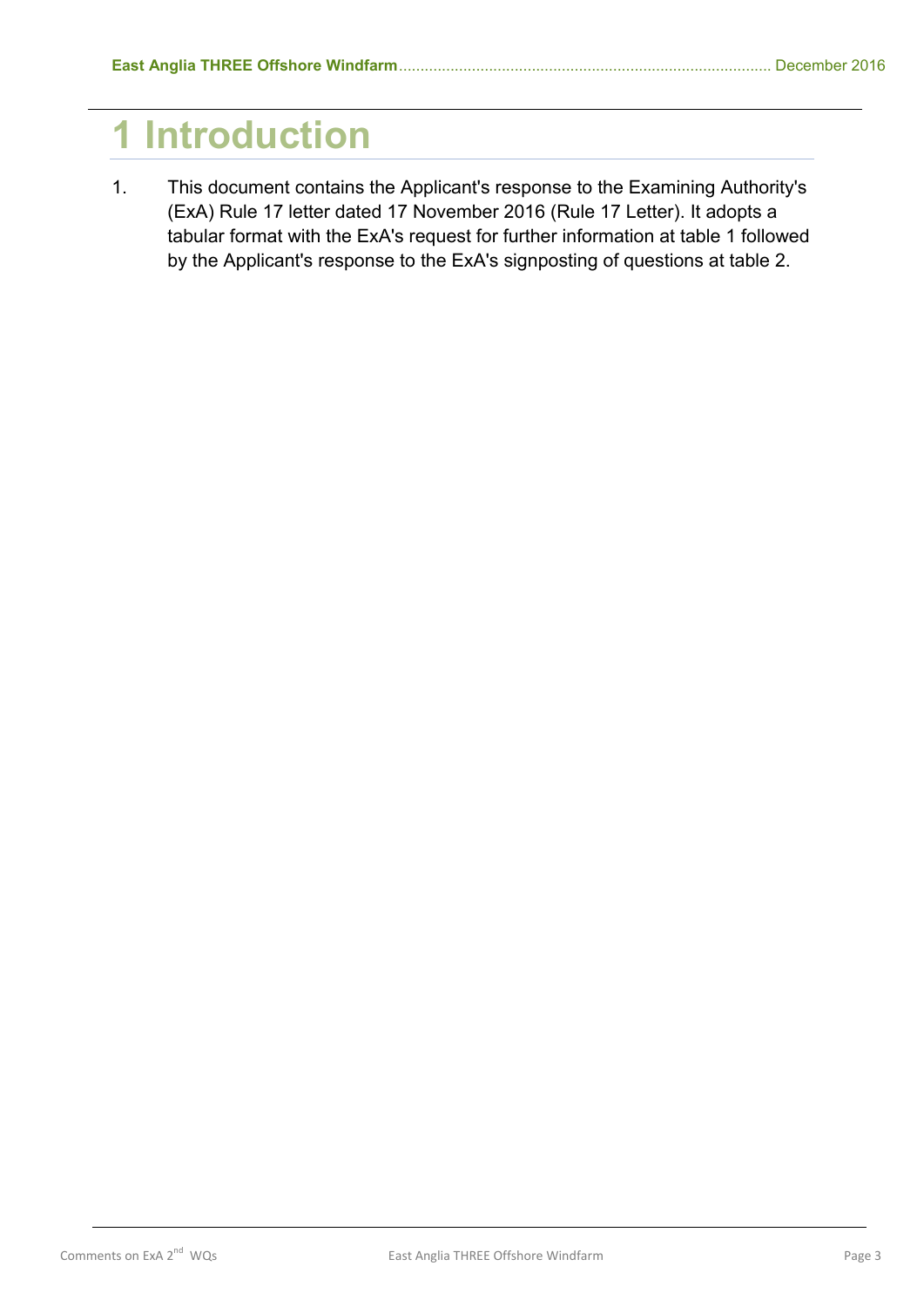### **2 Request for further information**

<span id="page-3-0"></span>

| ID                      | <b>Request for Information and Applicant's Response</b>                                                                                                                                                                                                                                                                                                                                                                                                                                                                                |
|-------------------------|----------------------------------------------------------------------------------------------------------------------------------------------------------------------------------------------------------------------------------------------------------------------------------------------------------------------------------------------------------------------------------------------------------------------------------------------------------------------------------------------------------------------------------------|
| ExA <sub>1</sub>        | Could NE and the Applicant comment on what these best practice vessel operations entail and how these have been secured.                                                                                                                                                                                                                                                                                                                                                                                                               |
| Applicant's<br>response | The Applicant, the MMO and Natural England agree that best practice in the management of vessel traffic means that significant<br>disturbance on red throated diver in the Outer Thames Estuary SPA can be minimised. The Applicant, the MMO and Natural<br>England have agreed the principles which will be used when establishing best practice vessel operations. Examples of relevant<br>best practice include:                                                                                                                    |
|                         | restricting vessel movements to existing navigation routes (where the densities of divers are typically relatively low);<br>where it is necessary to go outside of established navigational routes, selecting routes that avoid known aggregations<br>of birds;                                                                                                                                                                                                                                                                        |
|                         | maintaining direct transit routes (to minimise transit distances through areas used by divers);<br>avoidance of over-revving of engines (to minimise noise disturbance); and,                                                                                                                                                                                                                                                                                                                                                          |
|                         | briefing of vessel crew on the purpose and implications of these vessel management practices (through, for example,<br>tool-box talks).                                                                                                                                                                                                                                                                                                                                                                                                |
|                         | Once further information is available about the port(s) that will be used for construction, operations and maintenance and the<br>specific conservation objectives for red-throated diver as interest features of the Outer Thames SPA, then appropriate vessel<br>traffic management measures including, where relevant, some or all of the above best practice examples can be formulated in the<br>project environmental management plan. Further detail on how this is proposed to be secured in the draft Order is set out below. |
| ExA<br>2Comment         | Could NE and the Applicant also comment on whether any amendments are required to the Development<br>Consent Order (DCO) or Deemed Marine Licences (DMLs) to ensure that these measures can be relied upon<br>for a conclusion of no adverse effects on the integrity of the Outer Thames Estuary SPA and its red throated<br>diver qualifying feature.                                                                                                                                                                                |
| Applicant's<br>response | Amendments are proposed to be made to Condition 13 of the DMLs to cover identification of specific vessel routeing and<br>procedures to be adopted within those routes. The amendments below have been discussed and agreed with both Natural<br>England and the MMO.                                                                                                                                                                                                                                                                  |
|                         | "13(1) The licensed activities or any part of those activities must not commence until the following (as relevant to that part) have                                                                                                                                                                                                                                                                                                                                                                                                   |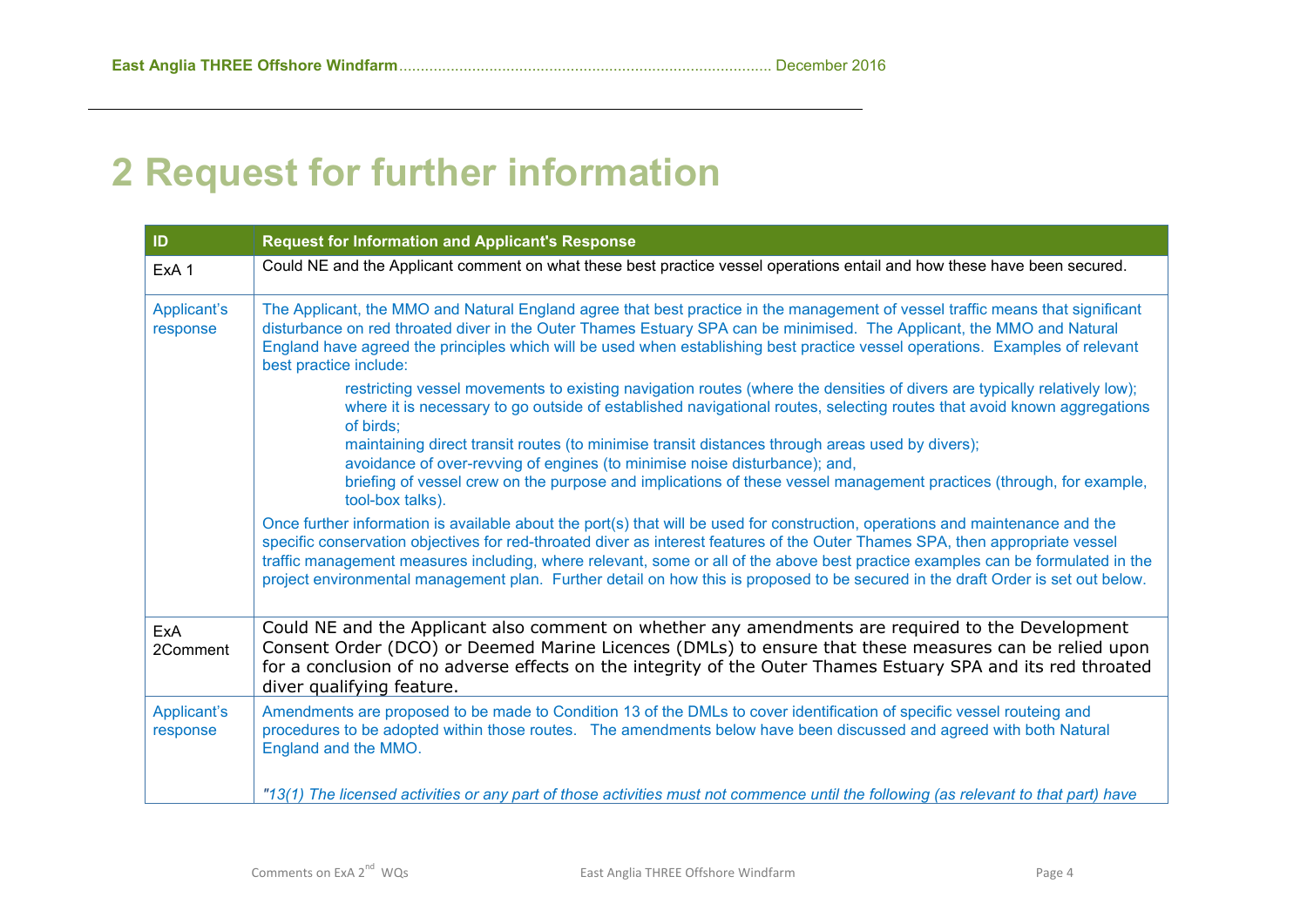| ID | <b>Request for Information and Applicant's Response</b>                                                                                                   |
|----|-----------------------------------------------------------------------------------------------------------------------------------------------------------|
|    | been submitted to and approved in writing by the MMO-                                                                                                     |
|    | .<br>(c) A construction method statement in accordance with the construction methods assessed in the environmental statement and<br>including details of- |
|    | .<br>(v) vessels and vessels transit corridors, which minimises disturbance to red throated diver"<br>                                                    |
|    | (d) A project environmental management plan covering the period of construction and operation to include details of<br>.                                  |
|    | (vi) procedures to be adopted within vessels transit corridors to minimise disturbance to red throated diver                                              |
|    |                                                                                                                                                           |
|    |                                                                                                                                                           |

### **3 ExA Consultation Draft DCO**

<span id="page-4-0"></span>

| $\blacksquare$          | <b>Request for Information and Applicant's Response</b>                                                                    |
|-------------------------|----------------------------------------------------------------------------------------------------------------------------|
| ExA <sub>1</sub>        | DCO Article 2(1) (definitions: "commence") – question to the Applicant and LPAs.                                           |
| Applicant's<br>response | Please see the Applicant's Comments on the ExA's dDCO (Doc ref. Deadline 7/Comments on the ExA dDCO / Applicant), page 5.  |
| ExA<br>Comment          | DCO Article 2(1) (definitions: "maintain") – question to the Applicant, the Marine Management Organisation (MMO) and LPAs. |
| Applicant's<br>response | Please see the Applicant's Comments on the ExA's dDCO (Doc ref. Deadline 7/Comments on the ExA dDCO / Applicant), page 6.  |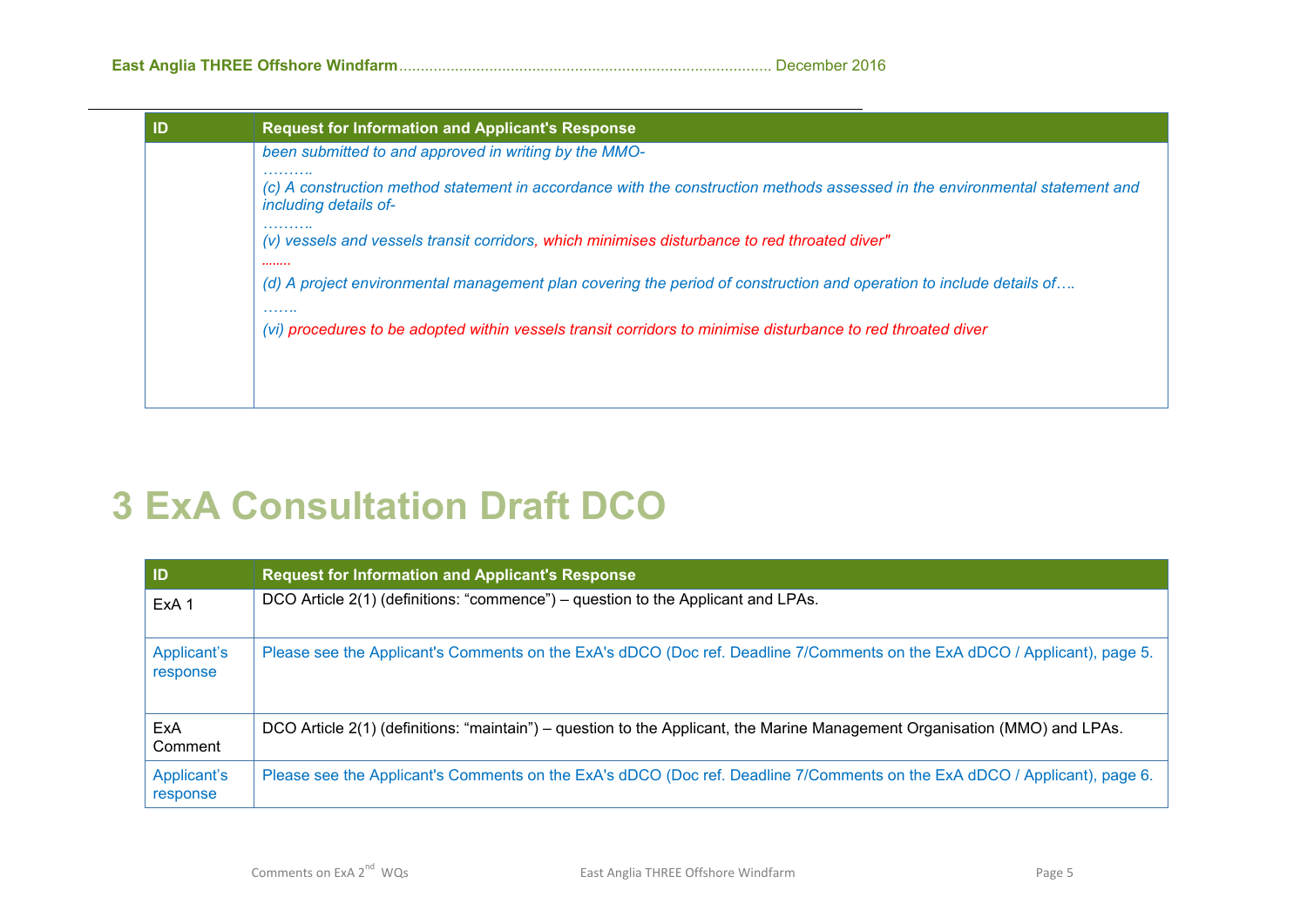| ID                      | <b>Request for Information and Applicant's Response</b>                                                                                                                                                                                                |
|-------------------------|--------------------------------------------------------------------------------------------------------------------------------------------------------------------------------------------------------------------------------------------------------|
|                         |                                                                                                                                                                                                                                                        |
| <b>ExA</b><br>Comment   | DCO Article 33 (arbitration) – question to the Applicant, Eni UK Ltd. and the MMO.                                                                                                                                                                     |
| Applicant's<br>response | Please see the Applicant's Response to Consultation Questions (Doc ref. Deadline 7/Applicant's Response to Consultation<br>Questions), section headed Applicant's Response to Consultation Questions: Annex A and Proposal 3 Questions.                |
| ExA<br>Comment          | DCO Article 37 (Crown rights) – question to the Applicant, the Crown Estate (TCE) and the MMO.                                                                                                                                                         |
| Applicant's<br>response | Please see the Applicant's Comments on the ExA's dDCO (Doc ref. Deadline 7/Comments on the ExA dDCO / Applicant), page 7.                                                                                                                              |
| ExA                     | DCO Article 38 (protective provisions) – question to the Applicant, Eni UK Ltd. and the MMO.                                                                                                                                                           |
| Applicant's<br>response | Please see the Applicant's Response to Consultation Questions (Doc ref. Deadline 7/Applicant's Response to Consultation<br>Questions).                                                                                                                 |
| ExA<br>Comment          | DCO prospective Article 39 (other provisions – proximity plan) question to the Applicant, Eni UK Ltd. and the MMO.                                                                                                                                     |
| Applicant's<br>response | Please see the Applicant's Response to Consultation Questions (Doc ref. Deadline 7/Applicant's Response to Consultation<br>Questions), section headed Applicant's Response to Consultation Questions: Annex A and Proposal 3 Questions, paragraph 3/4. |
| ExA<br>Comment          | DCO Requirement 2 (detailed offshore design parameters) question to the Applicant, the MMO and Natural England (NE).                                                                                                                                   |
| Applicant's<br>response | Please see the Applicant's Comments on the ExA's dDCO (Doc ref. Deadline 7/Comments on the ExA dDCO / Applicant), page 9.                                                                                                                              |
| ExA<br>Comment          | DCO Requirement 12 (detailed design parameters onshore) question to the Applicant and the LPAs.                                                                                                                                                        |
| Applicant's<br>response | Please see the Applicant's Comments on the ExA's dDCO (Doc ref. Deadline 7/Comments on the ExA dDCO / Applicant), page 9.                                                                                                                              |
| ExA<br>Comment          | DCO Requirement 22 (code of construction practice) question to the Applicant and the LPAs.                                                                                                                                                             |
| Applicant's<br>response | Please see the Applicant's Comments on the ExA's dDCO (Doc ref. Deadline 7/Comments on the ExA dDCO / Applicant), page<br>10.                                                                                                                          |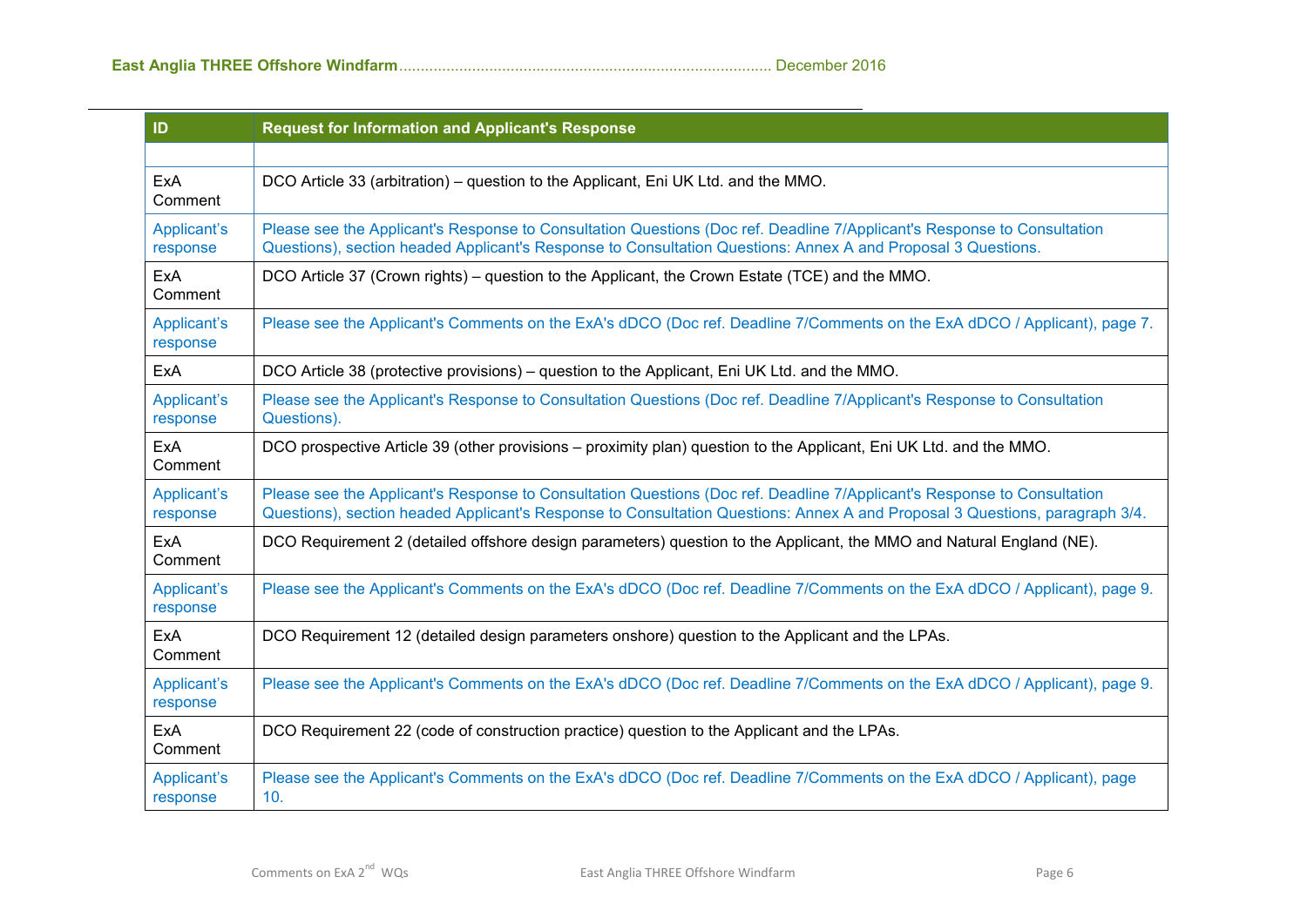| ID                    | <b>Request for Information and Applicant's Response</b>                                                                          |
|-----------------------|----------------------------------------------------------------------------------------------------------------------------------|
| ExA<br>Comment        | DCO prospective Requirement (after Requirement 28) (skills strategy) question to the Applicant and LPAs.                         |
| Applicant's           | Please see the Applicant's Comments on the ExA's dDCO (Doc ref. Deadline 7/Comments on the ExA dDCO / Applicant), page           |
| response              | 11.                                                                                                                              |
| ExA<br>Comment        | Schedule 8 generally (protective provisions) question to the Applicant.                                                          |
| Applicant's           | Please see the Applicant's Comments on the ExA's dDCO (Doc ref. Deadline 7/Comments on the ExA dDCO / Applicant), page           |
| response              | 11.                                                                                                                              |
| <b>ExA</b><br>Comment | Schedule 8 prospective Part 7 (protective provisions) question to the Applicant, Eni UK Ltd, the MMO and TCE.                    |
| Applicant's           | Please see the Applicant's Response to Consultation Questions (Doc ref. Deadline 7/Applicant's Response to Consultation          |
| response              | Questions).                                                                                                                      |
| ExA                   | Generation Assets DMLs (Schedules 10 and 11) Parts 2, Conditions 1 (design parameters) question to the Applicant, the MMO        |
| Comment               | and NE.                                                                                                                          |
| Applicant's           | Please see the Applicant's Comments on the ExA's dDCO (Doc ref. Deadline 7/Comments on the ExA dDCO / Applicant), page           |
| response              | 12.                                                                                                                              |
| ExA                   | Annex A Page ii (options for protective or balancing questions on the interface between the application proposals and Eni UK Ltd |
| Comment               | oil and gas activities: proposals 1, 2 and 3) questions to the Applicant, Eni UK Ltd, the MMO and TCE.                           |
| Applicant's           | Please see the Applicant's Response to Consultation Questions (Doc ref. Deadline 7/Applicant's Response to Consultation          |
| response              | Questions).                                                                                                                      |
| <b>ExA</b><br>Comment | Annex A Page viii (proposal 3) questions to the Applicant, Eni UK Ltd, the MMO and TCE.                                          |
| Applicant's           | Please see the Applicant's Response to Consultation Questions (Doc ref. Deadline 7/Applicant's Response to Consultation          |
| response              | Questions).                                                                                                                      |